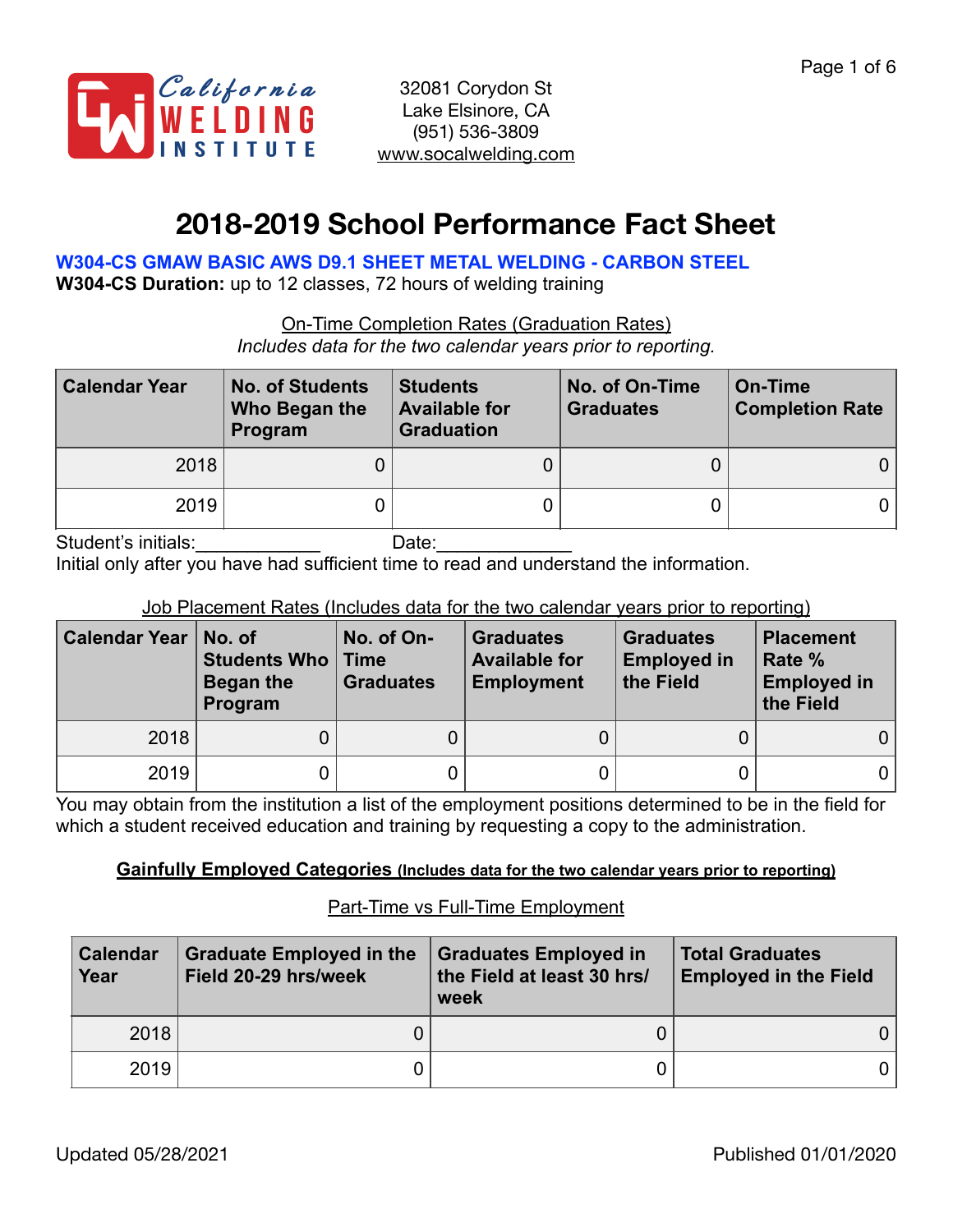

#### Single Position vs Concurrent Aggregated Position

| <b>Calendar</b><br>Year | <b>Graduate Employed in the</b><br><b>Fielding a Single Position</b> | Graduates Employed in<br>the Field in Concurrent<br><b>Aggregated Positions</b> | <b>Total Graduates</b><br><b>Employed in the Field</b> |  |
|-------------------------|----------------------------------------------------------------------|---------------------------------------------------------------------------------|--------------------------------------------------------|--|
| 2018                    |                                                                      |                                                                                 | 0 I                                                    |  |
| 2019                    |                                                                      |                                                                                 | 0 l                                                    |  |

Self-Employed / Freelance Positions

| <b>Calendar</b><br>Year | Graduate Employed who are Self-Employed   Total Graduates Employed in the<br>or Working Freelance | <b>Field</b> |
|-------------------------|---------------------------------------------------------------------------------------------------|--------------|
| 2018                    |                                                                                                   |              |
| 2019                    |                                                                                                   |              |

#### Institutional Employment

| <b>Calendar</b><br>Year | <b>Graduate Employed in the field who are</b><br>employed by the Institution, an Employed<br>Owned by the Institution, or an Employer<br>who shares ownership with the Institution | <b>Total Graduates Employed in the</b><br><b>Field</b> |  |  |
|-------------------------|------------------------------------------------------------------------------------------------------------------------------------------------------------------------------------|--------------------------------------------------------|--|--|
| 2018                    |                                                                                                                                                                                    |                                                        |  |  |
| 2019                    |                                                                                                                                                                                    |                                                        |  |  |

Student's initials: example and Date:

Initial only after you have had sufficient time to read and understand the information.

### License Examination Passage Rates(Includes data for the two calendar years prior to reporting)

| Number of<br><b>Calendar</b><br>Year<br><b>Graduates in</b><br><b>Calendar Year</b> |  | Number who<br><b>Number of</b><br><b>Graduates</b><br><b>Passed First</b><br><b>Available Exam</b><br><b>Taking Exam</b> |     | <b>Number who</b><br><b>Failed First</b><br><b>Available</b><br>Exam | <b>Passage</b><br>Rate |
|-------------------------------------------------------------------------------------|--|--------------------------------------------------------------------------------------------------------------------------|-----|----------------------------------------------------------------------|------------------------|
| $2018$ N/A                                                                          |  | N/A                                                                                                                      | N/A | N/A                                                                  | N/A                    |
| $2019$ N/A                                                                          |  | N/A                                                                                                                      | N/A | N/A                                                                  | N/A                    |

Note: This program does not require license examination and does not lead to a license examination. Therefore data is not applicable and not available for this program.

Student's initials:\_\_\_\_\_\_\_\_\_\_\_\_\_\_\_\_\_\_\_\_\_\_\_\_\_\_Date: Initial only after you have had sufficient time to read and understand the information.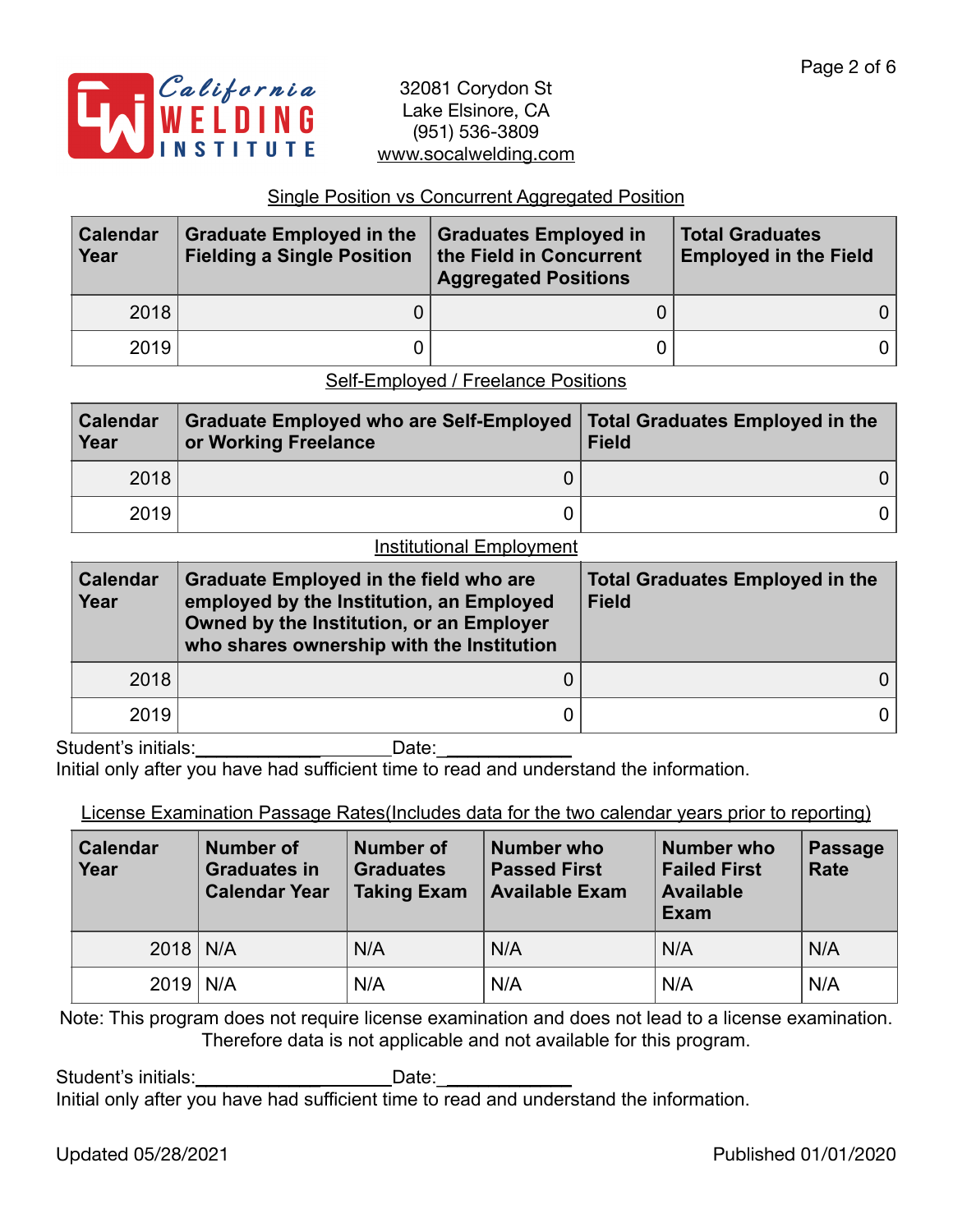

## Salary and Wage Information (Includes data for the two calendar years prior to reporting)

| <b>Calendar</b><br>Year | <b>Graduates</b><br><b>Available for</b><br><b>Employment</b> | <b>Graduates</b><br><b>Employed</b><br>in the<br><b>Field</b> | \$20.001<br>\$40,000 | \$40,001<br>\$45,000 | \$45,001<br>\$50,000 | \$50,001<br>\$55,000 | $$55,001-$<br>\$60,000 | $$61,001-$<br>\$65,000 | <b>No Salary</b><br><b>Information</b> |
|-------------------------|---------------------------------------------------------------|---------------------------------------------------------------|----------------------|----------------------|----------------------|----------------------|------------------------|------------------------|----------------------------------------|
| 2018                    | 0                                                             |                                                               |                      | 0                    | 0                    |                      |                        | 0                      |                                        |
| 2019                    |                                                               |                                                               |                      | 0                    | 0                    |                      |                        |                        |                                        |

A list of sources used to substantiate salary disclosures is available from the school by requesting a copy to the administration.

Student's initials: example and Date:

Initial only after you have had sufficient time to read and understand the information.

## Cost of Educational Program

**Total charges for the program for students competing on-time in 2018:** \$3,990 Additional charges may be incurred if the program is not completed on-time.

#### **Total charges for the program for students competing on-time in 2019:** \$3,990 Additional charges may be incurred if the program is not completed on-time.

Student's initials: example and Date: Initial only after you have had sufficient time to read and understand the information.

## Federal Student Loan Debt

Note: Students at California Welding Institute LLC are not eligible for federal student loans. This institution does not meet the U.S. Department of Education criteria that would allow its students to participate in federal student aid programs.

Student's initials: example and Date: Initial only after you have had sufficient time to read and understand the information.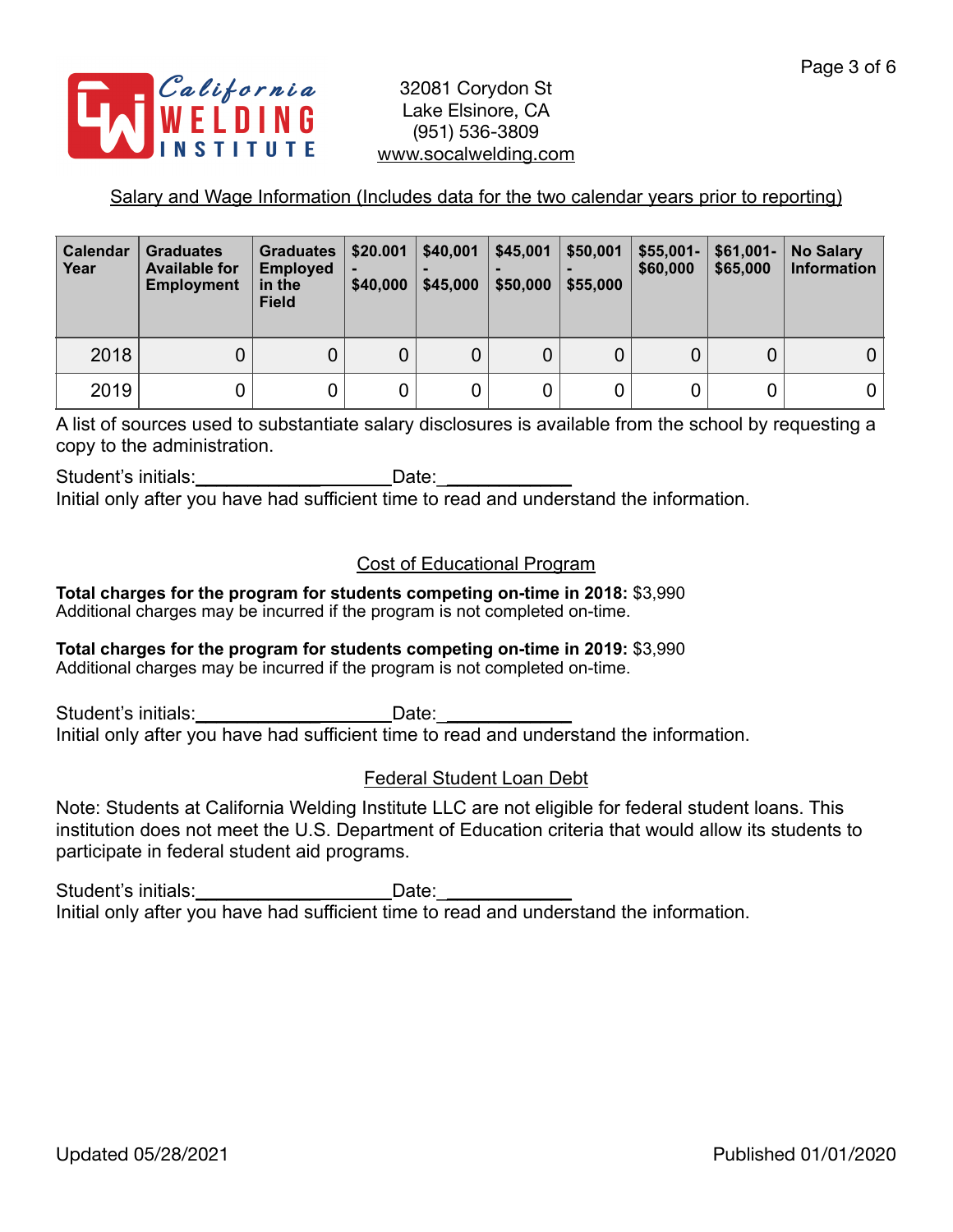

## **Definitions**

- "Number of Students Who Began the Program" means the number of students who began a program who were scheduled to complete the program within 100% of the published program length within the reporting calendar year and excludes all students who cancelled during the cancellation period.
- "Students Available for Graduation" is the number of students who began the program minus the number of students ho have died, been incarcerated, or ben called to active military duty.
- "Number of On-Time Graduates" is the number of students who completed the program within 100% of the published program length within the reporting calendar year.
- "On-Time Completion Rate" is the number of on-time graduates divided by the number of students available for graduation.
- "150% Graduates" is the number of students who completed the program within 150% of the program length (includes on-time graduates).
- "Graduates Available for Employment" means the number of graduates minus the number of graduates unavailable for employment.
- "Graduates Unavailable for Employment" means the graduates who, after graduation, die, become incarcerated, are called to active military duty, are intentional students that leave the United States or do not have a visa allowing employment in the United States, or are continuing their education in an accredited or bureau-approved postsecondary institution.
- "Graduates Employed in the Field" means graduates who beginning within six months after a student completes the applicable educational program are gainfully employed, whose employment has been reported, and for whom the institution has documented verification of employment. For occupations for which the state requires passing an examination, the six months period begins after the announcement of the examination results for the first examination available after a student completes an applicable educational program.
- "Placement Rate Employed in the Field" is calculated by dividing the number of graduates gainfully employed in the field by the number of graduates available for employment.
- "Number of Graduates Taking Exam" is the number of graduates who took the first available exam in the reported calendar year.
- "First Available Exam Date" is the date for the first available exam after a student completed a program.
- "Passage Rate" is calculated by dividing the number of graduates who passed the exam by the number of graduates who took the reported licensing exam.
- "Number Who Passed First Available Exam" is the number of graduates who took and passed the first available licensing exam after completing the program.
- "Salary" is as reported by graduate or graduate's employer.
- "No Salary Information Reported" is the number of graduates for whom, after making reasonable attempts, the school was not able to obtain salary information.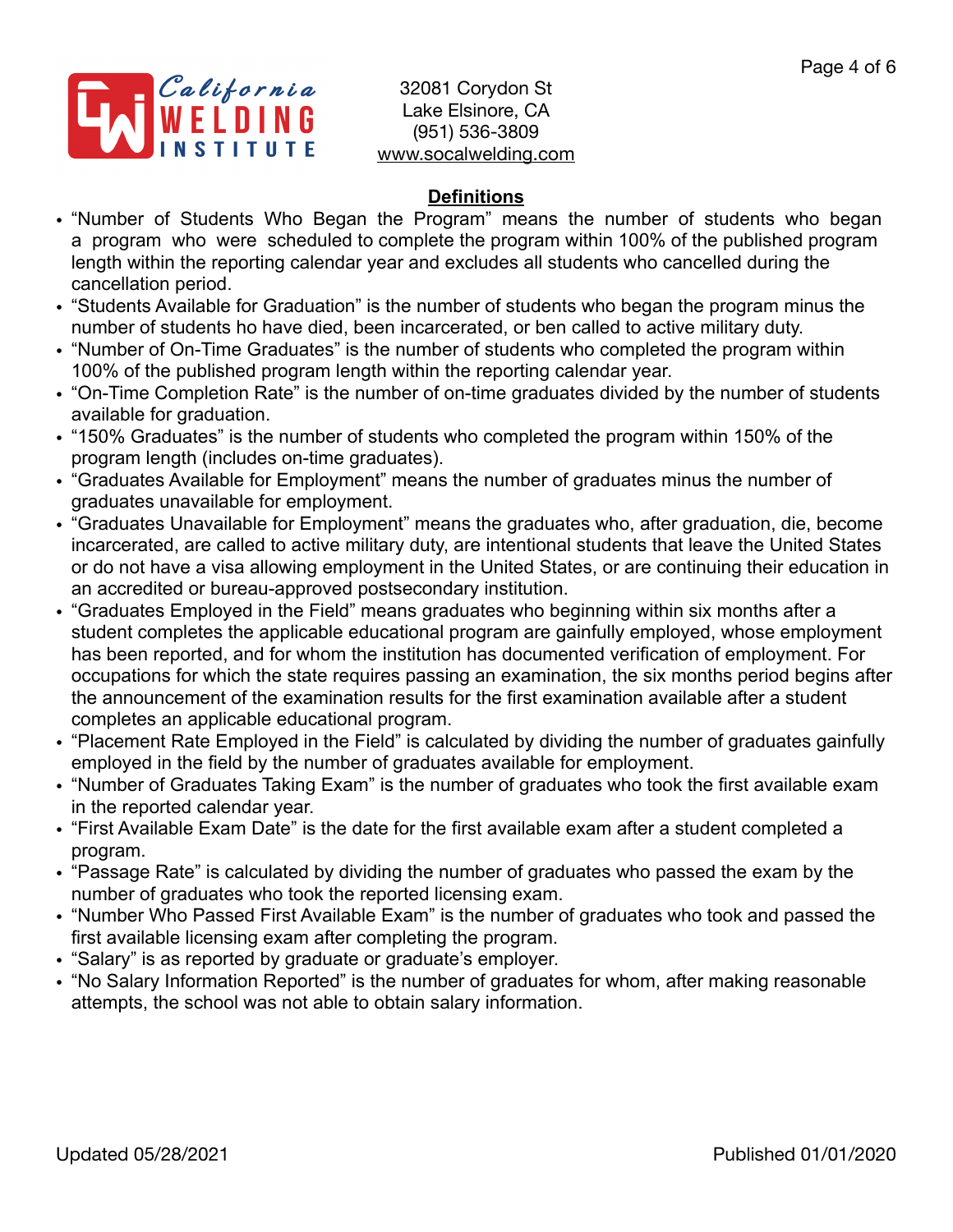

This fact sheet is filed with the Bureau for Private Postsecondary Education. Regardless of any information you may have relating to completion rates, placement rates, starting salaries, or license exam passage rates, this fact sheet contains the information as calculated pursuant to state law.

Any questions a student may have regarding this fact sheet that have not been satisfactorily answered by the institution may be directed to the Bureau for Private Postsecondary Education at 1747 North Market Blvd, Suite 225, Sacramento, CA 95833, [www.bppe.ca.gov](http://www.bppe.ca.gov), toll-free telephone number (888) 370-7589 or by fax (916) 263-1897.

Student Name\_\_\_\_\_\_\_\_\_\_\_\_\_\_\_\_\_\_\_\_\_\_\_\_\_\_\_

Student Signature \_\_\_\_\_\_\_\_\_\_\_\_\_\_\_\_\_\_\_\_\_\_\_\_\_ Date:\_\_\_\_\_\_\_\_\_\_\_\_\_

School Official \_\_\_\_\_\_\_\_\_\_\_\_\_\_\_\_\_\_\_\_\_\_\_\_\_\_\_\_ Date:\_\_\_\_\_\_\_\_\_\_\_\_